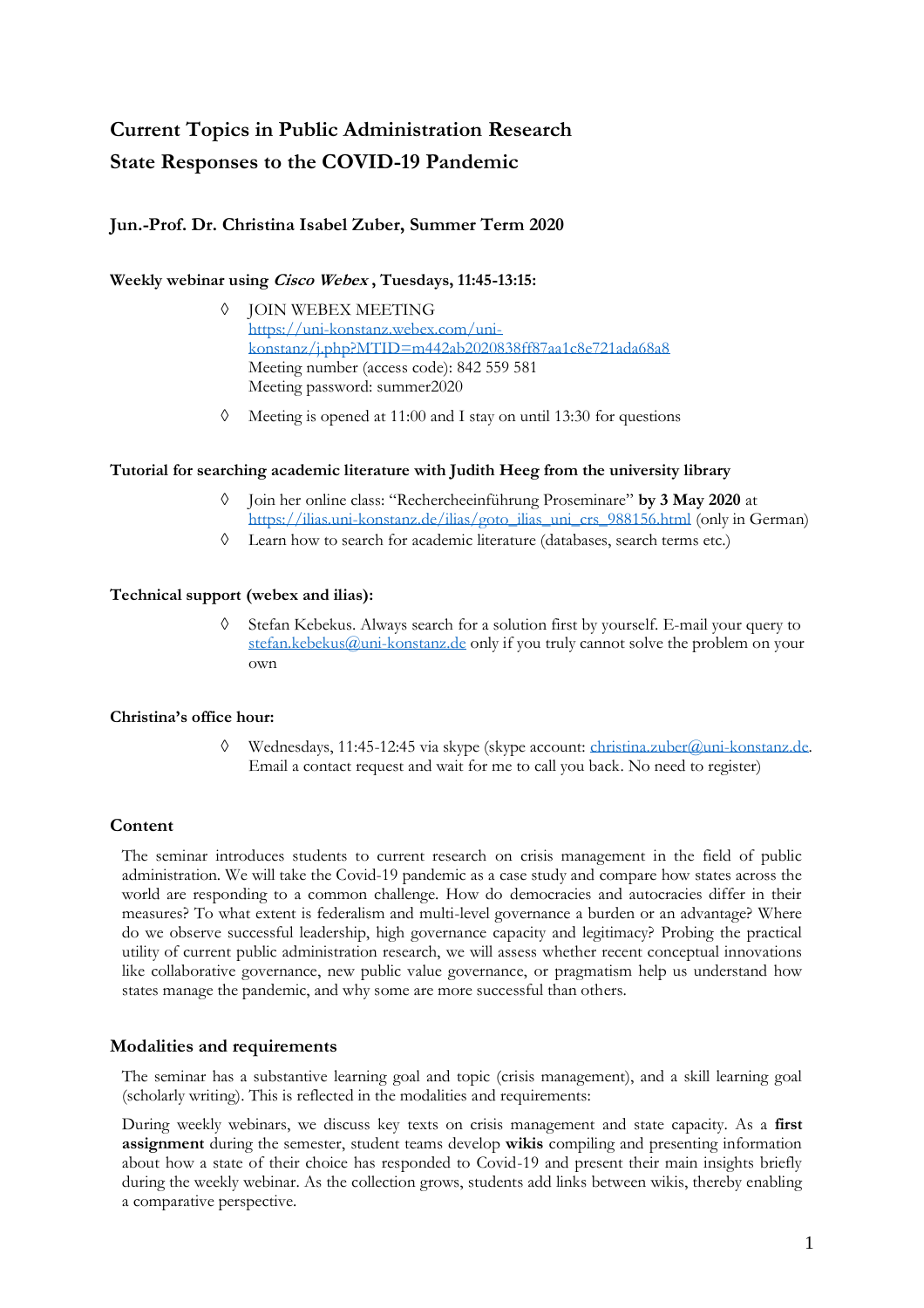Basic seminars also serve to introduce students to techniques of scholarly writing. Some sessions are therefore exclusively devoted to scholarly writing skills. To this goal, there is also a cooperation with Judith Heeg from the library. As a **second assignment**, students will write a **literature review** zooming in on an aspect of crisis management that most interests them (e.g. leadership, technocratic expertise and democratic legitimacy, meaning-making, etc.) during the semester break. The literature review should be of appr. 3000 words (double spaced). It must be uploaded to Ilias in pdf format (pdf labelled with your surname) by 15 September 2020, midnight.

Grades will be based on a combination of both assignments: The wiki enters with 40%, and the literature review with 60%. Late submissions will lower your grade by 0.3 for each day your work is overdue, unless you provide a justified excuse on time. For detailed evaluation criteria for the lit review and the wiki, see separate handout in Ilias ("grading sheet").

I will provide you with more detailed guidelines on how to write a literature review in class. Please note that I have zero tolerance for plagiarism, which according to the Oxford Dictionary (online edition) is defined as "the practice of taking someone else's work or ideas and passing them off as one's own". Students caught plagiarising will automatically fail the seminar. We will also discuss academic integrity and how to prevent plagiarism in class.

## **Instructions for the wiki:**

You all have rights to upload material and edit the wiki content in ILIAS. Please try whether this works and let me know if you encounter any problems.

Your wiki should cover the following aspects

- 1. Preparedness: State of pandemic planning before the crisis
- 2. Sense-making: Development of the pandemic: infections / cured / deaths over time, including a methodological note on the country's testing and reporting logic
- 3. Decision-making and coordination: Measures adopted and their timing in relation to developments covered under point 2. Important: If subnational levels of government (in particular constituent units in federal systems) have relevant competencies, include a note on subnational divergence or convergence in measures.
- 4. Legitimacy: Trust in government officials, administrators and experts, perception of and satisfaction with crisis management among the public (look for representative surveys)
- 5. Overall evaluation: Assess your country's response overall and in light of the literature on crisis management (leadership, democratic accountability etc.) read in class.
- 6. Country's favourite stay at home song  $\odot$

Collaboration: Compare your findings to other entries and set links and insert comments as you see fit!

## **Instructions for the lit review:**

see separate handout in Ilias

## **Learning Goals**

Students know the main concepts and arguments of the literature on crisis management. They can assess empirical evidence in light of these concepts. They can produce evidence-based online content in a collaborative manner. Students further know how to read and summarize academic contributions in the field of public administration. They know how to find relevant literature for a given research topic and how to structure and write a literature review.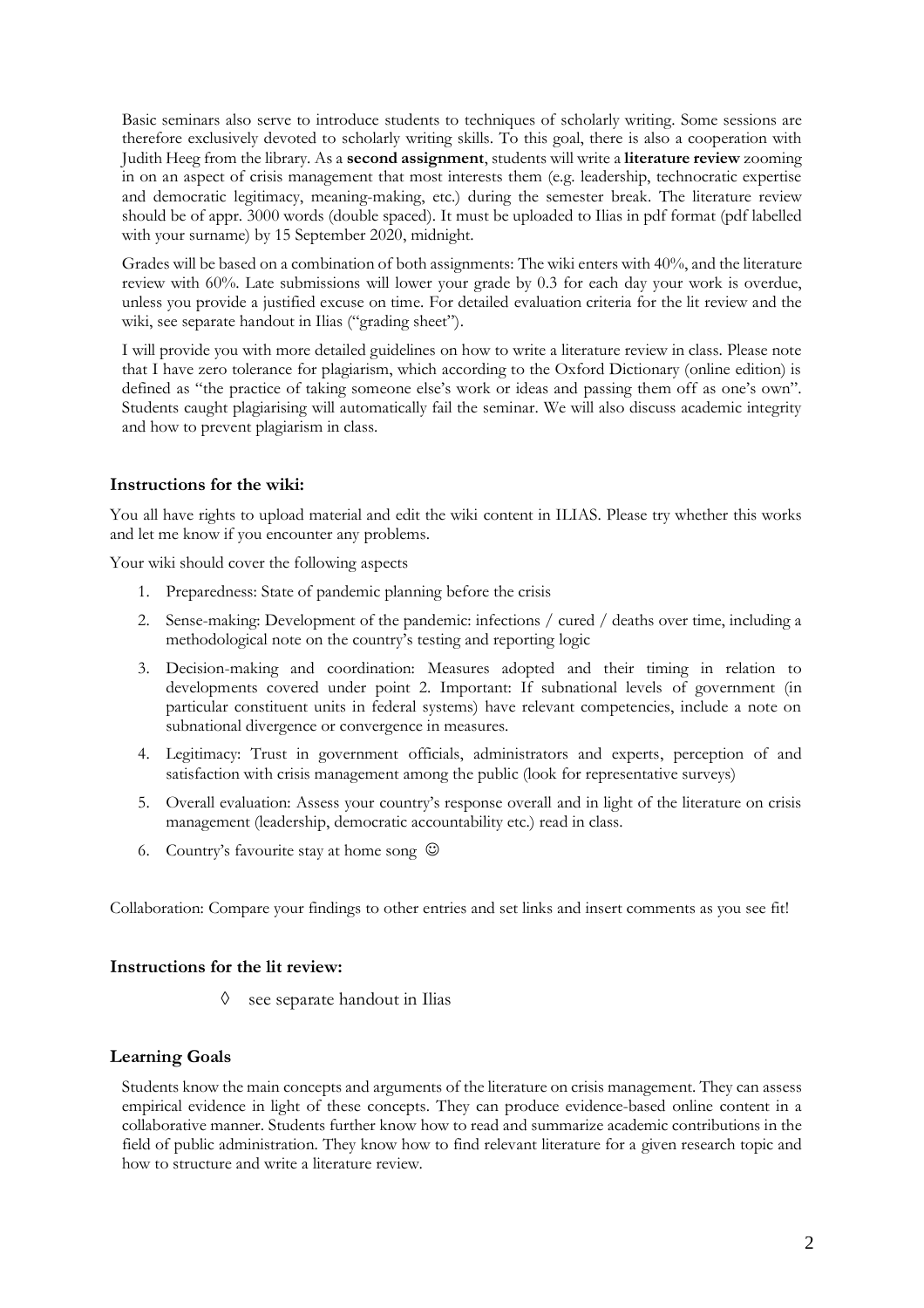# **Individual sessions and literature to be prepared for each week (all literature on Ilias)**

Indicates practical exercises / practical to do's

## **28 April 2020. Introduction – how states respond to challenges**

- Baldwin, Peter 2005. Beyond Weak and Strong: Rethinking the State in Comparative Policy History. *The Journal of Policy History* 17(1): 12-33.
	- Familiarize yourself with the wiki on Ilias. Think about which country's response to Covid-19 you want to work on.
	- For an initial rough impression on differences in measures, see [https://www.bsg.ox.ac.uk/research/research-projects/coronavirus-government](https://www.bsg.ox.ac.uk/research/research-projects/coronavirus-government-response-tracker)[response-tracker](https://www.bsg.ox.ac.uk/research/research-projects/coronavirus-government-response-tracker)
	- Enter your chosen country into the google spreadsheet under this link: [https://docs.google.com/spreadsheets/d/11hjy\\_uUF4CZSqaRxXZO5eVvLQgjG](https://docs.google.com/spreadsheets/d/11hjy_uUF4CZSqaRxXZO5eVvLQgjGYHeKb4mcVq-TwsE/edit?usp=sharing) [YHeKb4mcVq-TwsE/edit?usp=sharing](https://docs.google.com/spreadsheets/d/11hjy_uUF4CZSqaRxXZO5eVvLQgjGYHeKb4mcVq-TwsE/edit?usp=sharing)

## **5 May 2020. Research Skills I & II: Proper citing and the literature review**

- APSA Style Manual for Political Science Students (comprehensive instruction sheet how to cite by the American Political Science Association. Use this style manual also for writing your literature review).
- Jones, Lars R. 2011. Academic Integrity & Academic Dishonesty: A Handbook About Cheating & Plagiarism, Revised & Expanded Edition. Available at [http://www.fit.edu/current/documents/plagiarism.pdf.](http://www.fit.edu/current/documents/plagiarism.pdf)
- Knopf, Jeffrey 2006. Doing a literature review. *PS: Political Science and Politics*, 39 (1): 127-132.
	- Exercise: Proper citing: 1. Identify mistakes and improve literature list in excerpt from a student's term paper in Ilias, 2. Summarise main argument in Baldwin (2005) using at least one paraphrase and one direct quote.

## **12 May 2020. Research Skills III: Reading, summarizing and evaluating research articles**

- Hoover Green, Amelia. 2013. How to Read Political Science: A Guide in Four Steps, Drexel University.
- Handout on how to summarize and critically discuss academic publications
- Example publication to work on in the exercise: Adolph, Christopher, Keny Amano, Bree Bang-Jensen, Nancy Fullman and John Wilkerson. March 2020. Pandemic Politics: Timing State-Level Social Distancing Responses to COVID-19. Available from https://www.medrxiv.org/content/10.1101/2020.03.30.20046326v1
	- Exercise: Prepare a paper review of Adolph et al 2020 following the instructions in the handout "academic publications".

## **19 May 2020 (replacing that session): Research Skills IV: Searching social science publication**

- Judith Heeg's online class (only in German) dates for group meetings tba
- [https://ilias.uni-konstanz.de/ilias/goto\\_ilias\\_uni\\_crs\\_988156.html:](https://ilias.uni-konstanz.de/ilias/goto_ilias_uni_crs_988156.html)
	- Prepare posted material in advance of joining group meetings with Judith!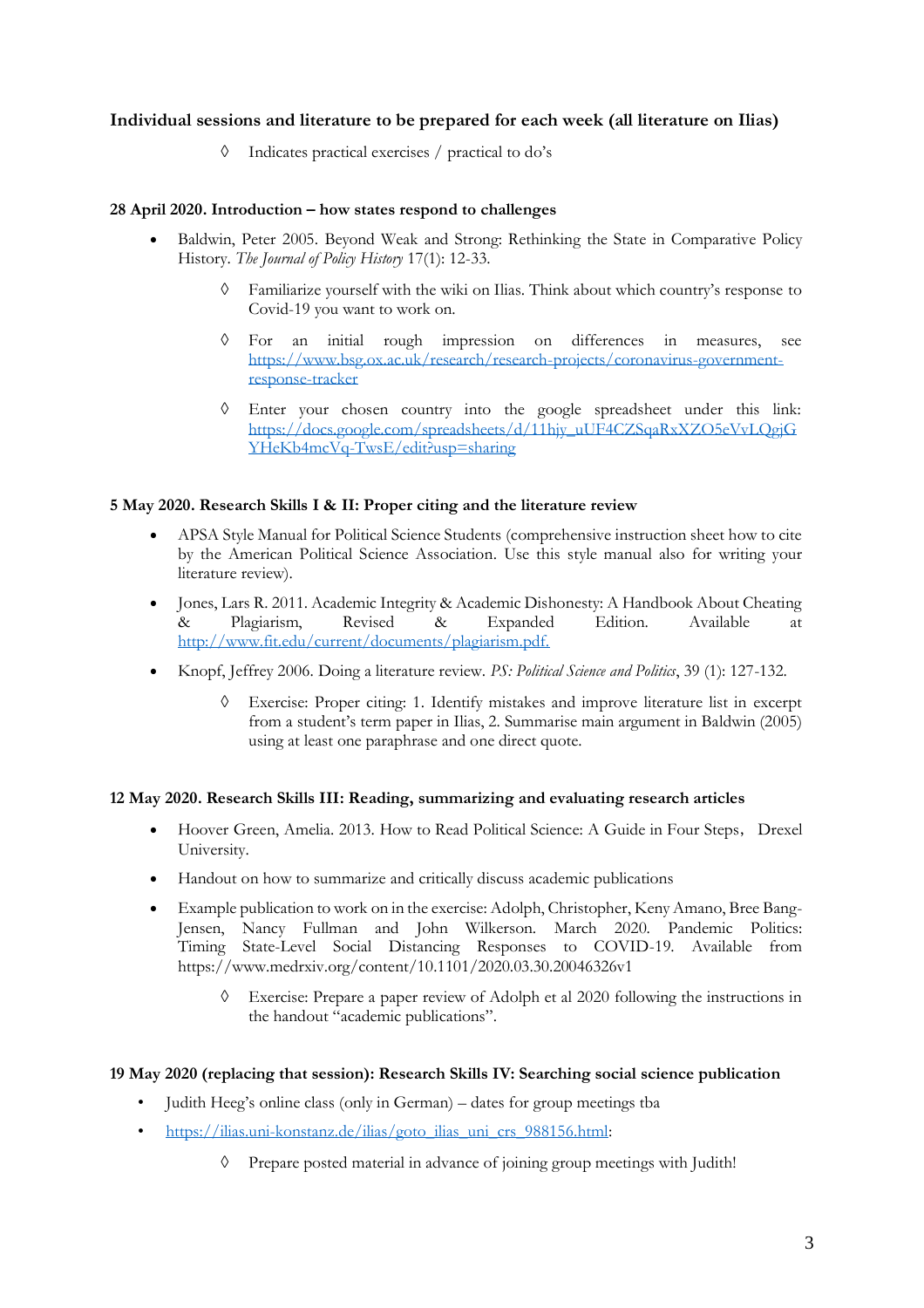#### **26 May 2020. Crisis management – key concepts**

- Christensen, Tom, Per Lægreid and Lise H. Rykkja. 2019. Organizing for Societal Security and Crisis Management. Governance Capacity and Legitimacy, in Per Lægreid and Lise H. Rykkja (eds*.) Societal Security and Crisis Management. Governance Capacity and Legitimacy*, pp. 1-23, Cham, Switzerland: Palgrave MacMillan,  $\rightarrow$  read pp. 1-10.
- Boin, Arjen, 't Hart, Paul and Bengt Sundelius. 2017. *The politics of crisis management. Public leadership under pressure.* 2nd edition. Cambridge: Cambridge University Press.  $\rightarrow$  read pp. 3-22
	- Work on your country-entry in Ilias wiki: "State responses to Covid-19"

## **2 June 2020. 'Making crises' – perceptions and framing**

- Boin et al 2017  $\rightarrow$  read chapter 4 'Meaning making. Constructing a crisis narrative', pp. 78-101
- Abraham, Thomas. 2011. The Chronicle of a Disease Foretold: Pandemic H1N1 and the Construction of a Global Health Security Threat, *Political Studies* 59, pp. 797-812
	- Continue work on your country-entry in Ilias wiki

## **9 June 2020. Deciding and coordinating**

- Boin et al 2017  $\rightarrow$  read chapter 3 'Decision Making and Coordinating. Shaping the crisis response', pp. 49-77
- Keller, Ann C., Chris K. Ansell, Arthur L. Reingold, Mathilde Bourrier, Mark D. Hunter, Sahai Burrowes, and Theresa M. MacPhail. 2012. Improving Pandemic Response: A Sensemaking Perspective on the Spring 2009 H1N1 Pandemic. *Risk, Hazards & Crisis in Public Policy* 3(2), pp. 1-26.
	- Continue work on your country-entry in Ilias wiki

## **16 June 2019. Deciding and coordinating across levels**

- Thomann, Eva, Philipp Trein, and Martino Maggetti. 2019. What's the problem? Multilevel governance and problem‐solving. *European Policy Analysis* 5(1): 37-57.
- Versluis, Esther, Marjolein van Asselt, and Jinhee Kim. 2019. The multilevel regulation of complex policy problems: uncertainty and the swine flu pandemic." *European Policy Analysis* 5(1): 80-98.
	- Check out what supra- and subnational levels are doing in response to covid-19:
		- EU level:<https://www.ecdc.europa.eu/en/cases-2019-ncov-eueea>
		- Regional and local level: [https://cor.europa.eu/en/engage/Pages/COVID19](https://cor.europa.eu/en/engage/Pages/COVID19-exchangeplatform.aspx) [exchangeplatform.aspx](https://cor.europa.eu/en/engage/Pages/COVID19-exchangeplatform.aspx)
	- Continue work on your country-entry in Ilias wiki

## **23 June 2020. Letting things sink in – what have we learned so far?**

- Eventual leftovers
- Literature discussed and skills acquired so far: prepare questions and comments
	- $\Diamond$  Prepare a quick update on how your wiki is developing / eventual problems